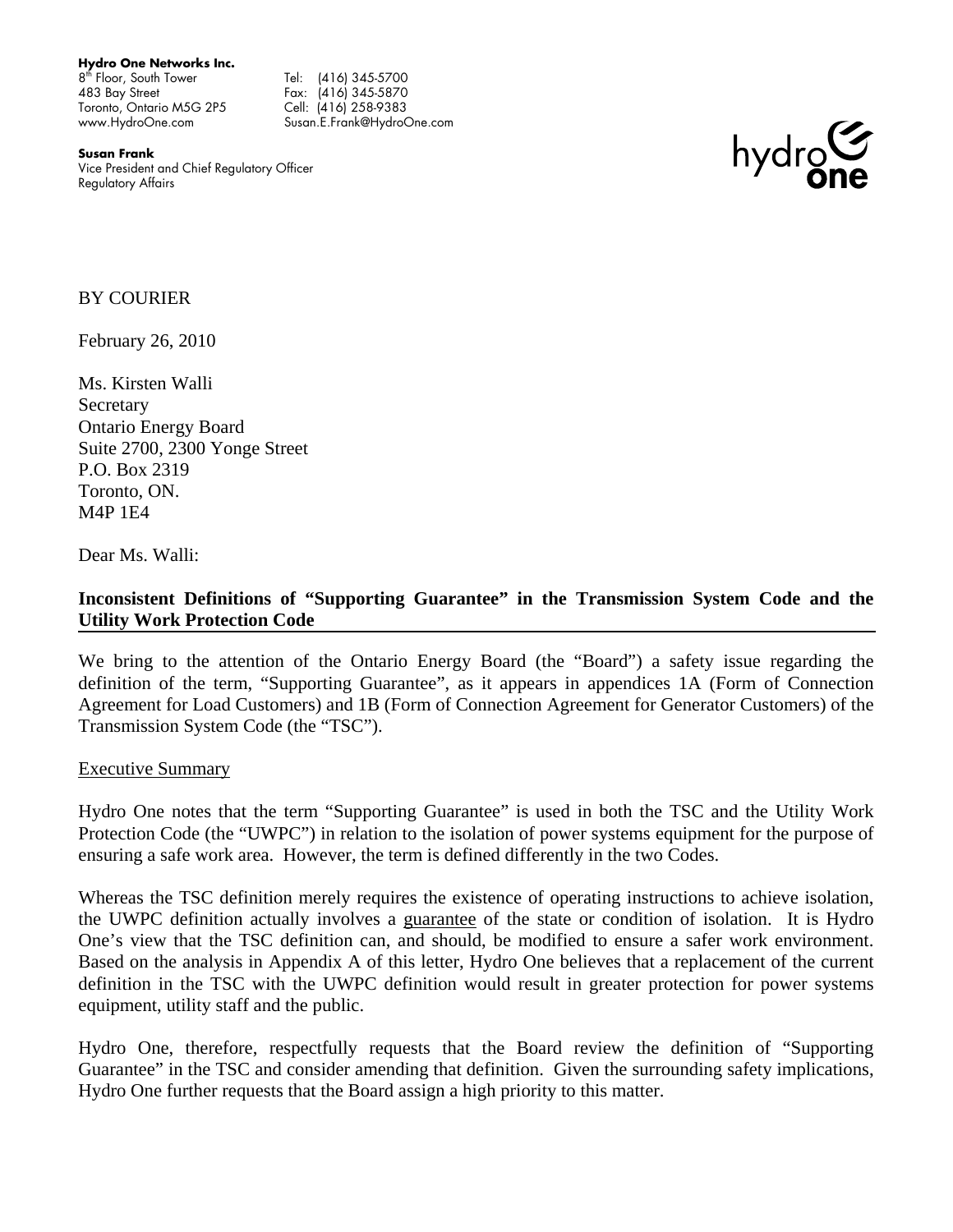

#### Background

Hydro One's Ontario Grid Control Centre processes (either as requester or issuer), on average, 800 Supporting Guarantees annually in relation to transmission customers. A request for a Supporting Guarantee from a customer to Hydro One, or vice versa, is generally understood by Operating Authorities in Ontario to refer to a guarantee that a line, bus or circuit will remain in a state or condition of isolation after such device has been isolated.

It has come to the attention of Hydro One that the definition of the term, "Supporting Guarantee", pertaining to the isolation of power systems equipment for the purpose of ensuring a safe work environment, is not consistent between the TSC and the UWPC.

### "Supporting Guarantee" and its definition in the TSC

The term "Supporting Guarantee" is used in the following sections of the TSC pertaining to planned work and the isolation of transmission facilities – specifically, the sections are contained in appendices 1A (Form of Connection Agreement for Load Customers) and 1B (Form of Connection Agreement for Generator Customers) of the TSC, as issued on July 25, 2005:

27.6.2 (a), 27.6.4 (a), 27.7.1, 27.8.1, 27.10.5, 27.10.6

The term "Supporting Guarantee" is defined in appendices 1A and 1B as:

*1.1.20. "Supporting Guarantee" means operating instructions, such as instructions to open or close a switch or to lock devices in the open position, given to protect the safety of staff and the public while work is being performed by a Party* 

Under this definition, a "Supporting Guarantee" does not actually guarantee that a device is required to both be isolated and to remain isolated; it only ensures that operating instructions are available and can be utilized to open or close switches or to lock devices in the open position.

#### UWPC Definition

"Supporting Guarantee" is defined in the Glossary of Terms of the UWPC as:

*A Supporting Guarantee is a guarantee issued in support of a Work Permit(s) and/or another Supporting Guarantee(s).* 

*It certifies that an isolated or isolated and de-energized condition exists at points under the control of the issuer of the Supporting Guarantee.* 

*A Supporting Guarantee can be:* 

- *1. a PC10C, PC17B, or PC2 Supporting Guarantee or*
- *2. another type issued by a foreign organization.*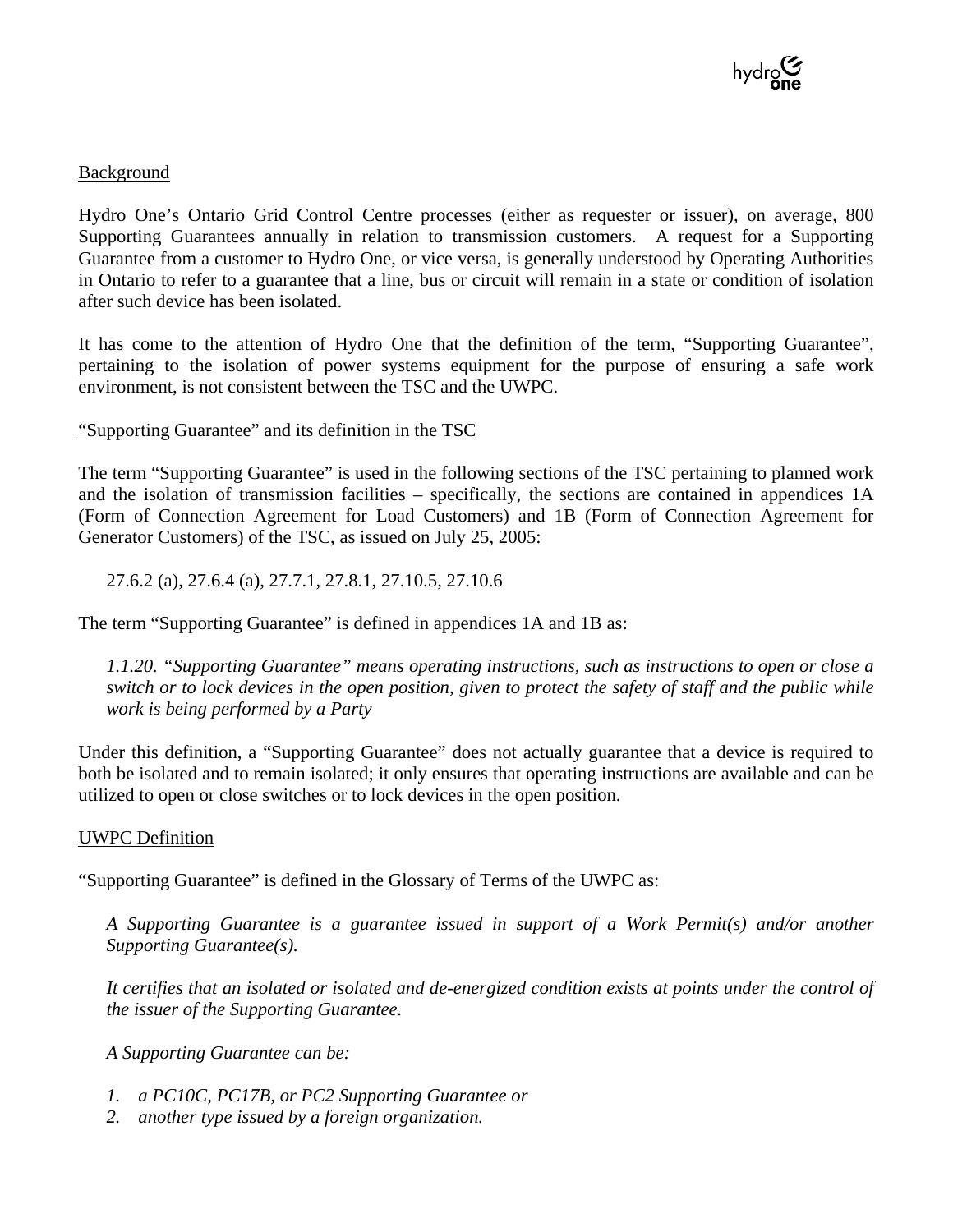

This definition clearly ensures that a state of isolation (and de-energization) exists for work to proceed under a Work Permit. Furthermore, it also ensures that the ongoing state of isolation (and deenergization) is under the control of the Issuer of the Supporting Guarantee.

#### Occupational Health and Safety Act

Section 181 (1), entitled "Electrical Hazards", in O.Reg. 213/91 (Occupational Health and Safety Act) states:

*181. (1) Except where otherwise required by this Regulation, electrical work performed on or near electrical transmission or distribution systems shall be performed in accordance with the document entitled "Electrical Utility Safety Rules" published by the Electrical and Utilities Safety Association of Ontario Incorporated and revised January, 2009. O. Reg. 627/05, s. 4; O. Reg. 443/09, s. 5.* 

#### Electrical Utility Safety Rules

The Electrical and Utilities Safety Association of Ontario's "Electrical Utility Safety Rules" (Revised January, 2009) in turn references the UWPC in the glossary and in sections 114 (Safe Conditions for Work) and 115 (Work on Isolated Circuits).

#### *114 Safe Conditions for Work*

*No work shall be done on electrical apparatus, mobile or fixed equipment, mechanical equipment or systems which may have electrical, dynamic or potential energy, unless safe conditions for work are provided by one or more of the following methods,* 

- *a) the apparatus is isolated and de-energized in accordance with the utility work protection code;*
- *b) worker protection is provided by an Approved Isolation Procedure as defined in the utility work protection code;*
- *c) worker protection is provided by an approved practice (e.g. live line work), and the work is performed by a competent worker;*
- *d) the apparatus is physically removed from the immediate vicinity of any source of electrical, dynamic or potential energy, has no ready means of connection, and has had all stored energy discharged.*
- *115 Work on Isolated Circuits*
- *1. No work shall be performed on an isolated circuit until formal work protection is established and the circuit de-energized in accordance with the utility work protection code.*
- *2. All isolating, de-energizing, tagging and locking of devices must comply with the provisions of the utility work protection code.*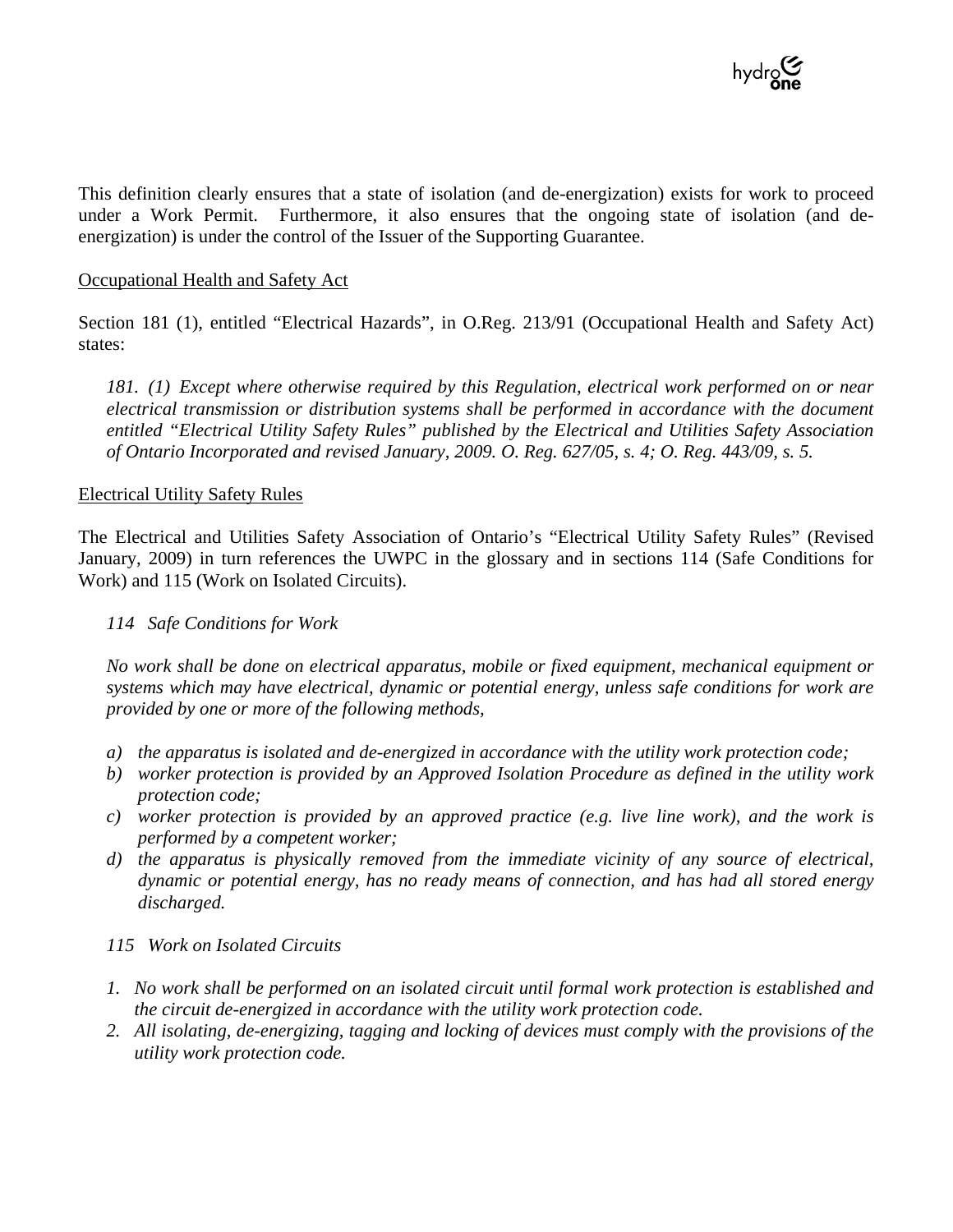

#### Recommendation

Hydro One recommends that the Board amend its definition of "Supporting Guarantee" in the TSC as follows:

*"Supporting Guarantee" means the definition found in the Glossary of Terms in the Utility Work Protection Code that has been approved and adopted by the Electrical & Utilities Safety Association of Ontario and Hydro One Inc., as may be amended from time to time.* 

In the interim, Hydro One is advising its customers that discussions are underway with the Board on this matter, and that, in compliance with the provisions of the Occupational Health and Safety Act, Hydro One will continue to apply the UWPC definition of "Supporting Guarantee" in its operations. A sample of the text used in Hydro One's communication to customers is attached as Attachment 1.

Finally, it should be noted that this issue is not exclusive to Hydro One, but affects all transmitters and transmission customers in Ontario.

Sincerely,

Susan Frank

Attach.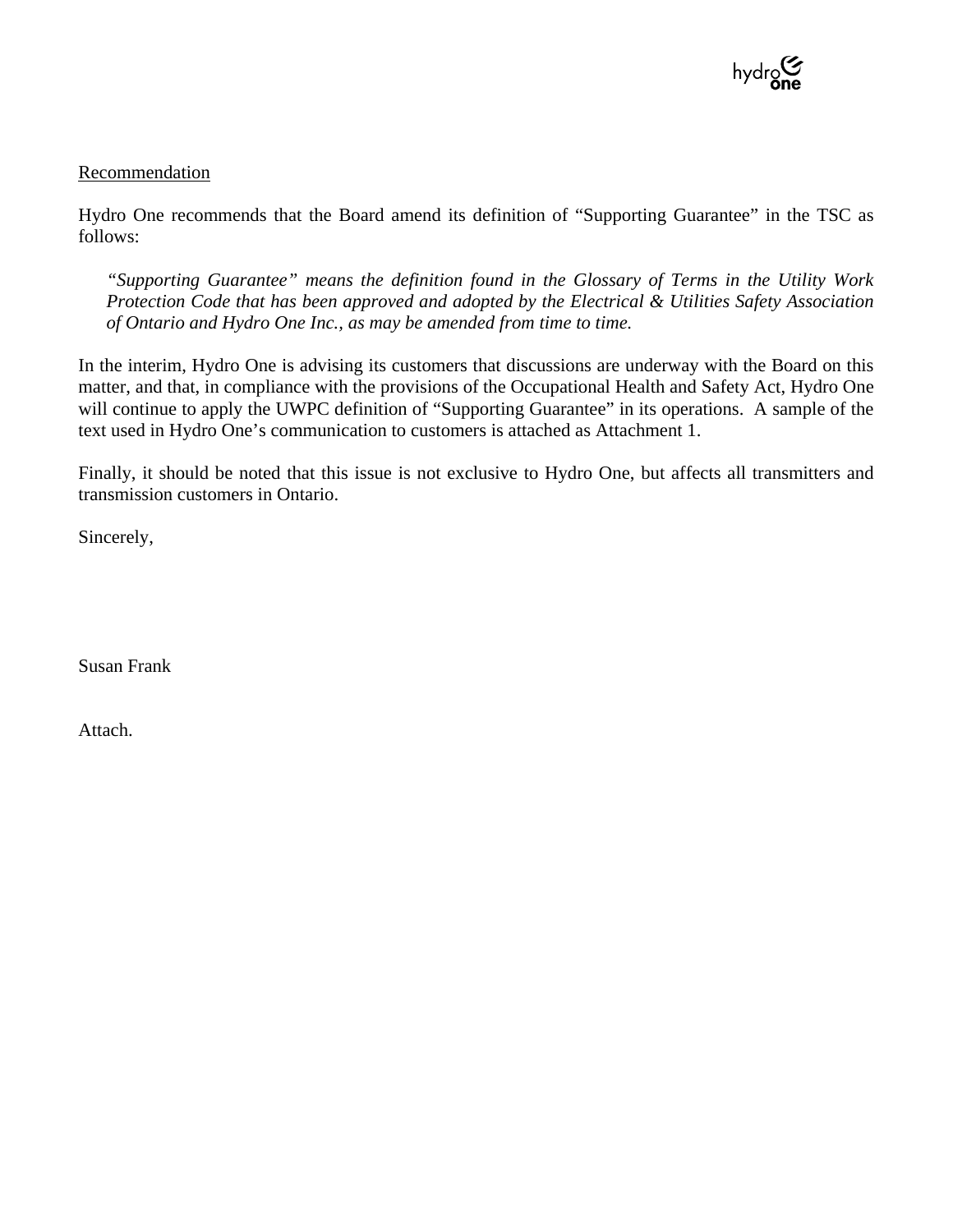

# **Appendix A**

## **Analysis of Definitions**

If the current TSC definition is applied to section 27.6.2 (a) in appendices 1A and 1B of the TSC, the requirement for guaranteed isolation of a line, bus or circuit to perform work would likely be compromised. Utilizing the UWPC definition results in all parties receiving a guarantee that isolation is in place for work to proceed on a line, bus or circuit. Only the UWPC definition results in the correct action being in place for guaranteed conditions.

- *27.6.2. If the Customer requires isolation of its own facilities or of facilities under the Transmitter's control, the Customer's Controlling Authority shall deliver a written notice to that effect to the Transmitter's Controlling Authority. The written notice shall contain the following:* 
	- *(a) a request that the Transmitter's Controlling Authority provide a Supporting Guarantee;*

If the current TSC definition is used in section 27.6.4 (a) in appendices 1A and 1B of the TSC, the transmitter will lock the isolating disconnect in the open position and tag with a "Do Not Operate" tag, which results in a guaranteed state of isolation. If the UWPC definition is used, the transmitter will receive a guarantee of the position and condition of the equipment. Therefore, both definitions would result in the transmitter's lock being used to lock the isolating switch in the open position.

- *27.6.4. The Transmitter may, provided that it has given advance notice to the Customer, lock the isolating disconnect switch in the open position in any of the following circumstances:* 
	- *(a) where necessary to protect the Transmitter's personnel or equipment and the Transmitter has received a Supporting Guarantee from the Customer, in which case the lock shall be under the Transmitter's control for the duration of the Supporting Guarantee;*

If the current TSC definition is applied to section 27.7.1 in appendices 1A and 1B of the TSC, the transmitter may receive either: (i) an operating instruction indicating how the designated equipment could protect the transmission worker; or (ii) a guarantee that the correct items are, and will remain, in the open and/or closed state – depending on how the customer interpreted the definition. Applying UWPC definition, however, ensures that the transmitter would receive a document from the customer guaranteeing the isolated and/or isolated and de-energized condition exists on the equipment identified. In this case, only the UWPC definition definitely results in the correct action.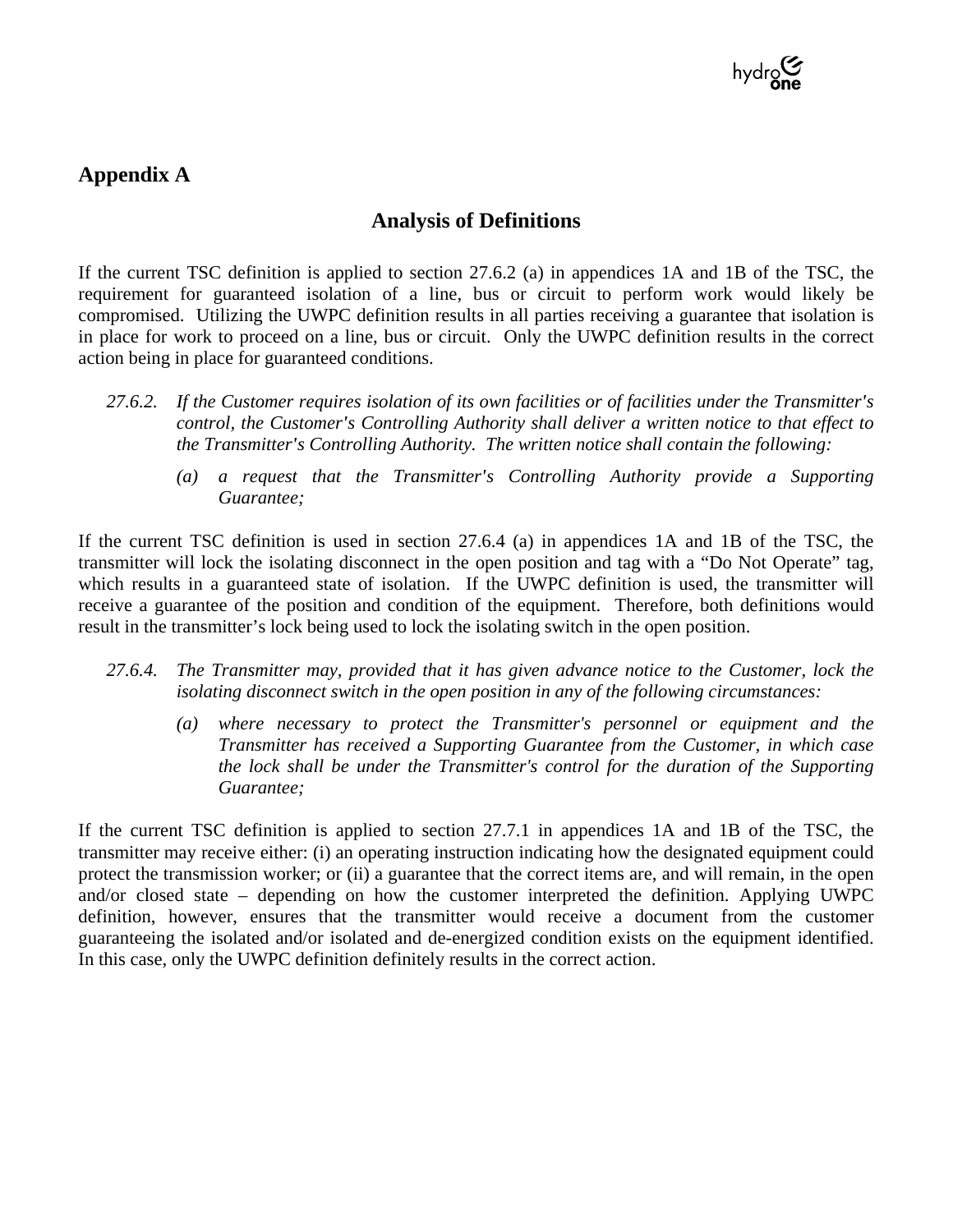

*27.7.1. If the Transmitter requires isolation of its own facilities from the Customer's facilities or isolation of facilities under the Customer's control, the Transmitter's Controlling Authority shall deliver a written notice to that effect to the Customer's Controlling Authority. The written notice shall contain a request that the Customer's Controlling Authority provide a Supporting Guarantee that identifies the Customer's assigned equipment operating designations.* 

In the case of section 27.8.1 in appendices 1A and 1B of the TSC, it is irrelevant which definition of "Supporting Guarantee" is used since no Supporting Guarantee is requested or issued.

*27.8.1. A Party may establish its own Work Protection in place of obtaining a Supporting Guarantee from the other Party.* 

If the current TSC definition is used in sections 27.10.5 and 27.10.6 in appendices 1A and 1B of the TSC, the customer does not receive a guarantee of isolation (and de-energization), whereas the UWPC definition does provide such guarantee. Only the UWPC definition results in the correct action in this case.

27.10.5. Where the Customer plans work on its facilities that:

- *(a) requires a feeder breaker to be opened or operated;*
- *(b) requires any disconnection or isolation from any facilities of either Party that are less than 50 kV, such as a feeder breaker;*
- *(c) will result in load changes of greater than 5 MW; or*
- *(d) will involve a load transfer or a switching operation that directly affects the Transmitter's transmission facilities,*

*the Customer's Controlling Authority shall submit a request to the Transmitter's representative identified in Schedule A, including a request to provide a Supporting Guarantee where applicable. Such request shall be submitted in writing and shall be submitted at least four days in advance of the planned work or within such other period as the Parties may agree.* 

*27.10.6 Where the Customer plans work on its facilities that requires that multiple feeder breakers, a station bus or a whole transformer station be operated, the Customer's Controlling Authority shall submit a request to the Transmitter's representative identified in Schedule A, including a request to provide a Supporting Guarantee where applicable. Such request shall be submitted in writing and shall be submitted at least ten days in advance of the planned work or within such other period as the Parties may agree.*